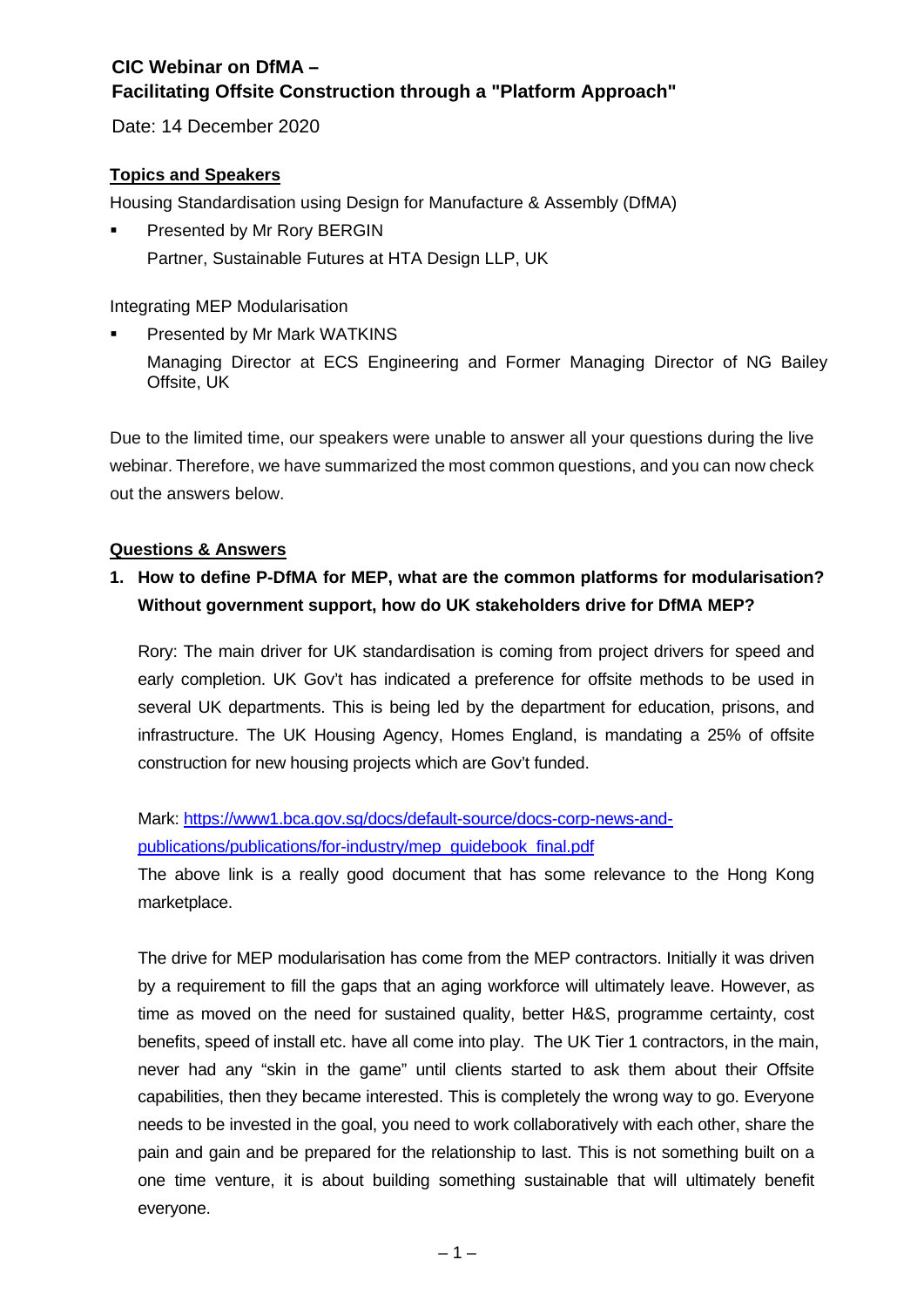Date: 14 December 2020

## **2. Is it popular in UK to integrate MEP with non MEP elements such as integrated ceiling instead of MEP separated from false ceiling?**

Rory: It is more usual to separate the ceiling from the MEP.

Mark: We have trialed this only once with a mixed result. The supply chain needs to be really joined up so the design of each component can be "tweaked" to fit. However, repeatability is key here, no manufacturer can manipulate a known design for a one off project for a small cost. If you get your design nailed as a team, including a large developer, and you can roll out the solution in scale then you could be on a winner. In short in can be done, it has been done but you need volume for it to be truly successful.

## **3. Do we need 100% well-coordinated BIM model in Design phase before we go to MiC or modular design? If so, we need more time on design phase?**

Rory: It is better to do the 100% coordination after the manufacturer is involved, because the way that the manufacturer operates is usually different from how a designer will predict.

Mark: For MEP it is always beneficial to have the services coordinated.

## **4. Have you been able to measure and monetize the performance improvements associated with using offsite industrialized solutions in a project? If yes, how did you establish the baseline for each benefit?**

Rory: We have achieved a 50% improvement on a traditional building contract, reducing contract times from 2 years to less than one year for example.

## **5. The commentary about valve type consistency in MiC / prefabrication appears to show the value of early contractor involvement on MEP installations. Is this a trend being seen?**

Mark: Absolutely, clients are definitely engaging earlier and letting the MEP offsite contractor and the MEP designer make the right decisions for the project/projects. Early engagement is key to the success of offsite. If you try to shoe horn an offsite solution in later you will fail, it will cost more and the benefit will not be realised.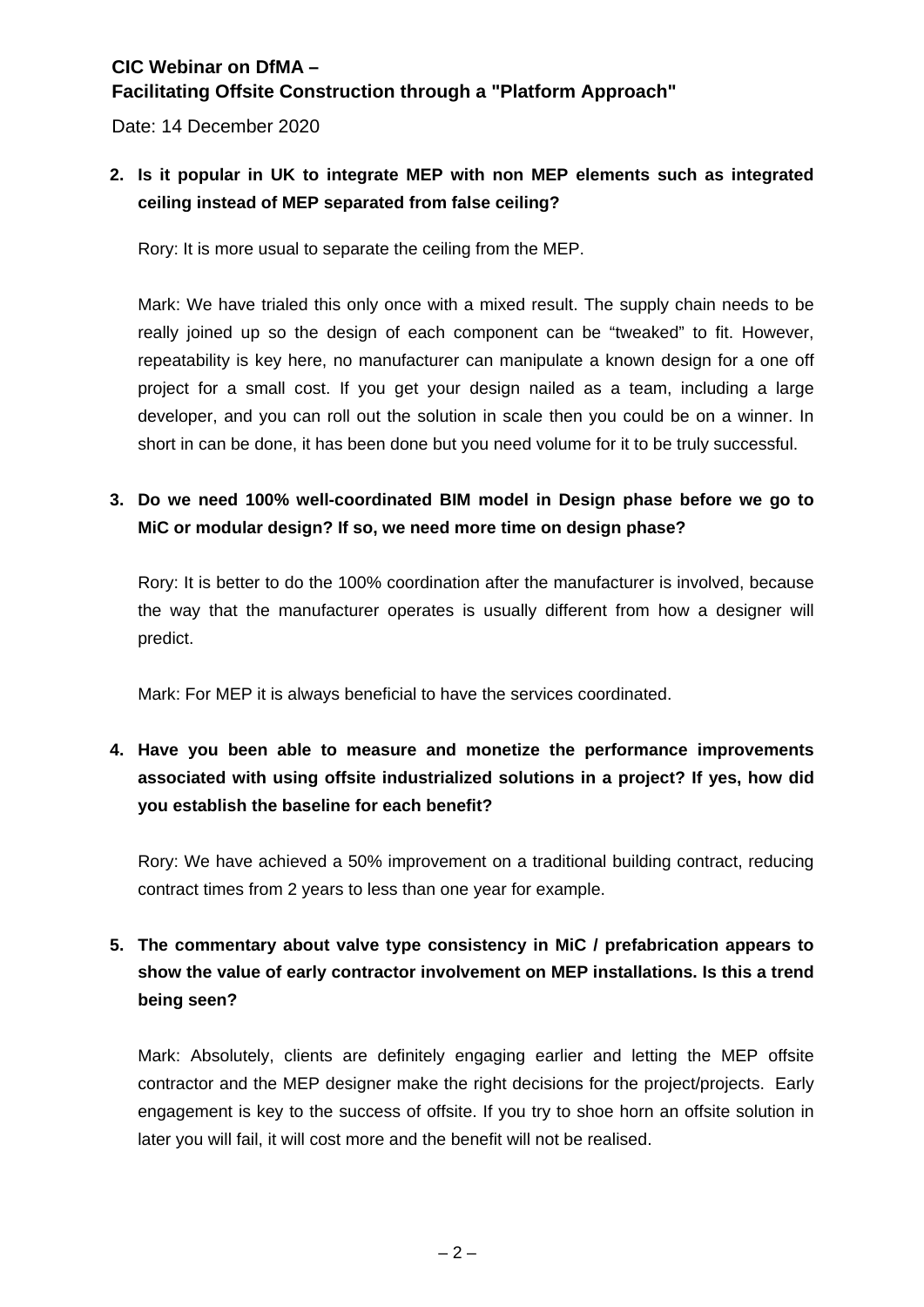Date: 14 December 2020

## **6. Are there any light weight substitutes used for formation of modules (e.g.: concrete, timber) for tall structures?**

Rory: We are using hot rolled steel with light gauge steel infill panels generally.

Mark: You can make most horizontal service modules for a high rise solution in either a "Unistrut" like product or a PFC steel. Depending on the anchoring system, risers do not need to be a major structure.

**7. It shows that once the transfer plate and central core were built, then modular unit can be put in place. Does it require to build other columns and beam on each floor before going up each floor? Can you please share the treatment for the joints between units? Any weather protection to ensure no water seepage?**

If we are talking risers, they can be installed as each slab is laid. You can cap and wrap the pipe ends to mitigate against water ingress. We have also moved to a thin wall stainless pipe work and away from carbon, to further mitigate against moisture damage. The joining pieces are made as site measured spools and delivered to site as and when required. All connections between modules and /or risers are sent as pre made parts from site measures once the modules are installed, this allows for any variation in the fixed position of the product.

## **8. What if the 9m grid modular MEP content are different to each other, will you still recommend DfMA application?**

The grid size is determined by the solution you are proposing, it is not hard and fast. The main criteria is the size of the module you can transport to the project and to the work face. The biggest bangs are always achieved by making the modules as large as these parameters allow.